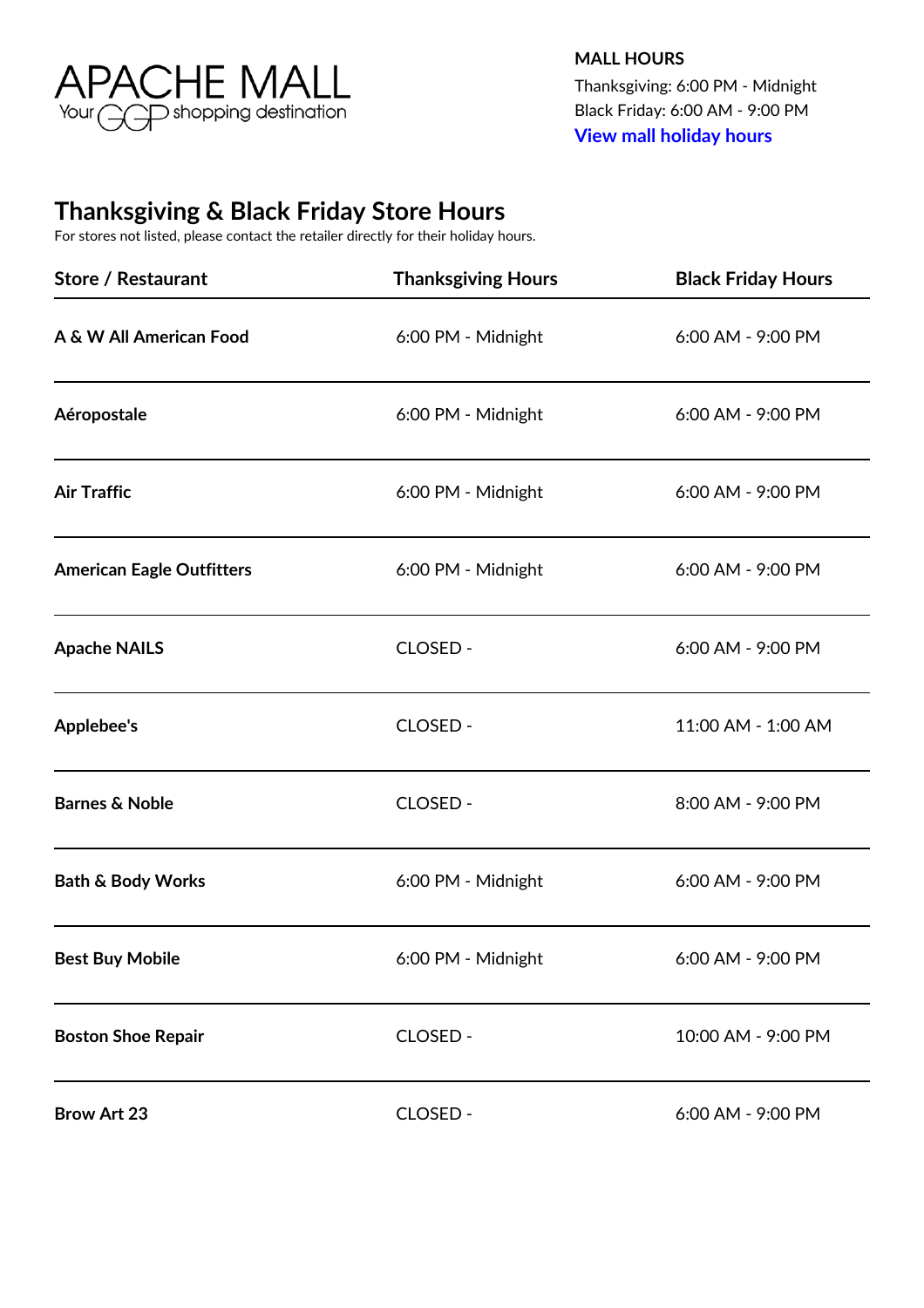| <b>Buckle</b>                  | 6:00 PM - Midnight | 6:00 AM - 9:00 PM |
|--------------------------------|--------------------|-------------------|
| <b>Caribou Coffee</b>          | 6:00 PM - Midnight | 6:00 AM - 9:00 PM |
| <b>Champs Sports</b>           | 6:00 PM - Midnight | 6:00 AM - 9:00 PM |
| <b>Charley's Grilled Subs</b>  | 6:00 PM - Midnight | 6:00 AM - 9:00 PM |
| christopher & banks   cj banks | CLOSED -           | 6:00 AM - 9:00 PM |
| christopher & banks   cj banks | CLOSED -           | 6:00 AM - 9:00 PM |
| <b>Claire's</b>                | 6:00 PM - Midnight | 6:00 AM - 9:00 PM |
| Coach                          | 6:00 PM - Midnight | 6:00 AM - 9:00 PM |
| <b>Cold Stone Creamery</b>     | 6:00 PM - Midnight | 6:00 AM - 9:00 PM |
| Crazy 8                        | 6:00 PM - Midnight | 6:00 AM - 9:00 PM |
| <b>Cut Above Home</b>          | CLOSED -           | 6:00 AM - 9:00 PM |
| <b>Dry Goods</b>               | CLOSED -           | 6:00 AM - 9:00 PM |
| <b>Express</b>                 | 6:00 PM - Midnight | 6:00 AM - 9:00 PM |
| <b>Foot Locker</b>             | 6:00 PM - Midnight | 6:00 AM - 9:00 PM |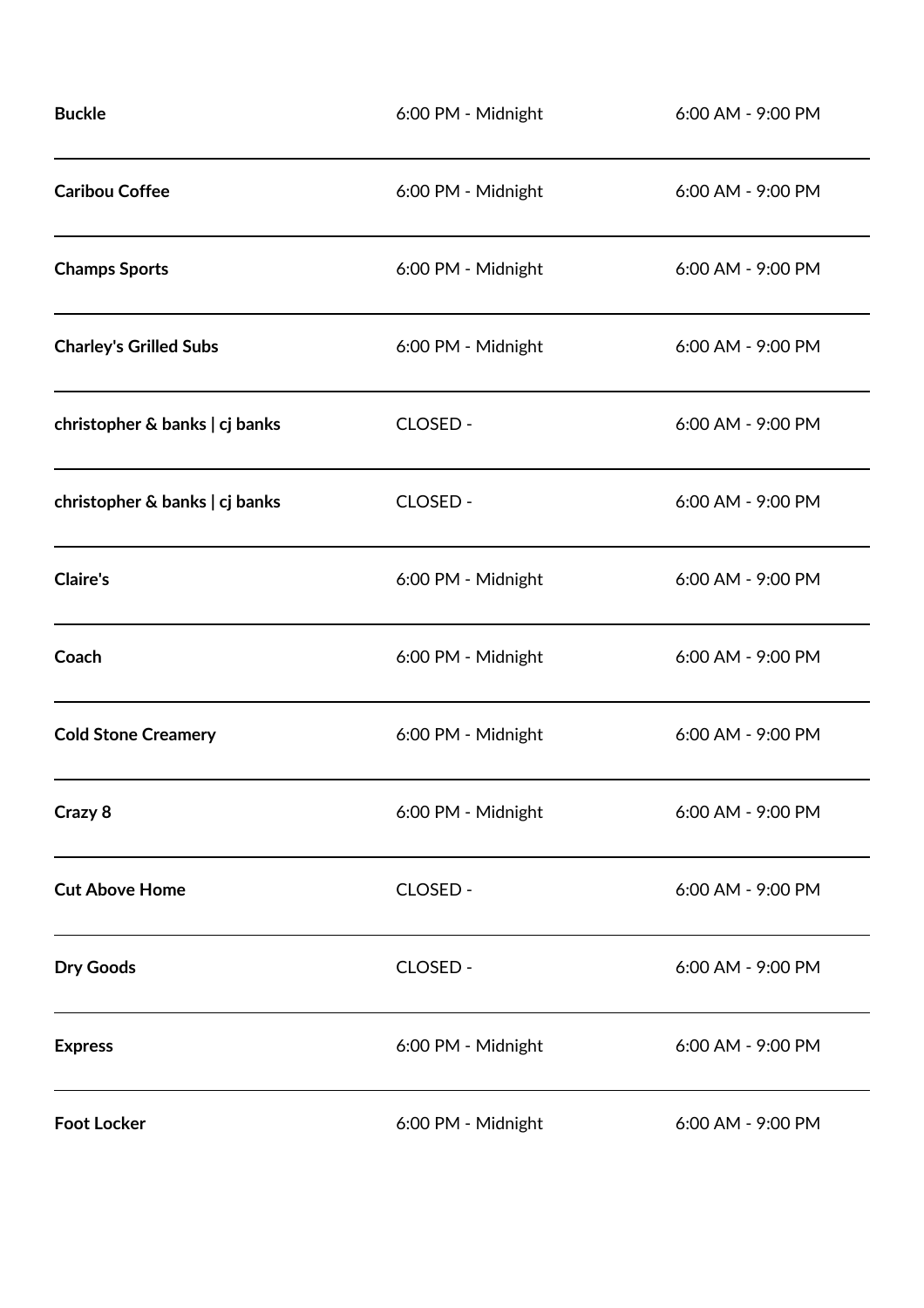| Forever <sub>21</sub>      | 6:00 PM - Midnight | 6:00 AM - 9:00 PM   |
|----------------------------|--------------------|---------------------|
| francesca's                | CLOSED -           | 6:00 AM - 9:00 PM   |
| Gap                        | 6:00 PM - Midnight | 6:00 AM - 9:00 PM   |
| <b>GapKids</b>             | 6:00 PM - Midnight | 6:00 AM - 9:00 PM   |
| <b>GNC</b>                 | 6:00 PM - Midnight | 6:00 AM - 9:00 PM   |
| <b>Goldy's Locker Room</b> | CLOSED -           | 6:00 AM - 9:00 PM   |
| Gymboree                   | 6:00 PM - Midnight | 6:00 AM - 9:00 PM   |
| <b>Hallmark</b>            | CLOSED -           | 6:00 AM - 9:00 PM   |
| Herberger's                | 5:00 PM - Midnight | Midnight - 10:00 PM |
| <b>Hot Topic</b>           | 6:00 PM - Midnight | 6:00 AM - 9:00 PM   |
| Huhot                      | CLOSED -           | 10:30 AM - 9:00 PM  |
| icing                      | 6:00 PM - Midnight | 6:00 AM - 9:00 PM   |
| <b>J.Jill</b>              | CLOSED -           | 8:00 AM - 9:00 PM   |
| <b>JCPenney</b>            | 3:00 PM - Midnight | Midnight - 10:00 PM |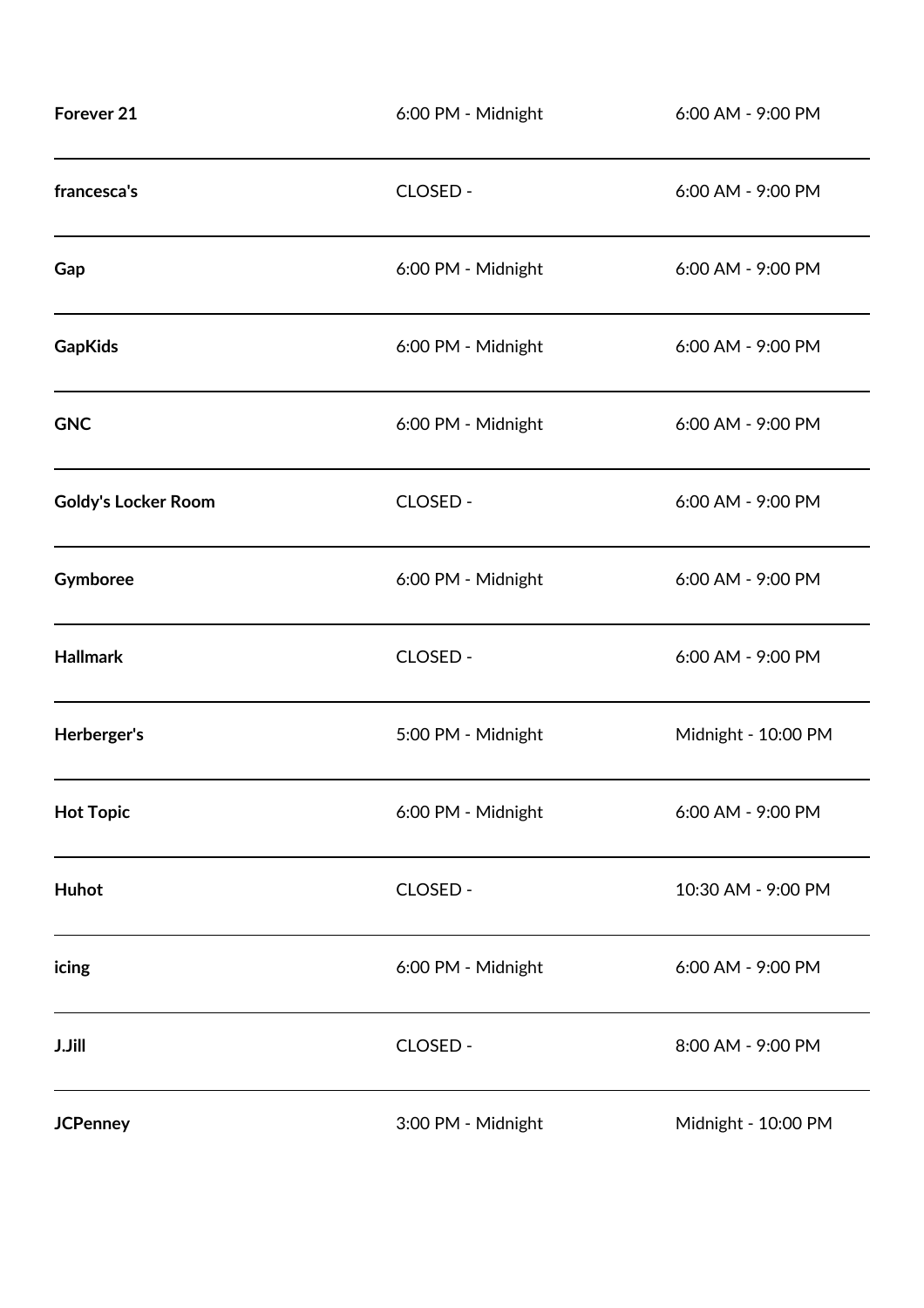| Justice                          | 6:00 PM - Midnight | 6:00 AM - 9:00 PM   |
|----------------------------------|--------------------|---------------------|
| <b>Karmelkorn</b>                | 6:00 PM - Midnight | 6:00 AM - 9:00 PM   |
| <b>Kay Jewelers</b>              | 6:00 PM - Midnight | 6:00 AM - 9:00 PM   |
| <b>Kitchen Collection</b>        | 6:00 PM - Midnight | 6:00 AM - 9:00 PM   |
| <b>Lids</b>                      | 6:00 PM - Midnight | 6:00 AM - 9:00 PM   |
| Love From Minnesota              | CLOSED -           | 6:00 AM - 9:00 PM   |
| Macy's                           | 6:00 PM - Midnight | Midnight - 10:00 PM |
| Manchu Wok                       | 6:00 PM - Midnight | 6:00 AM - 9:00 PM   |
| maurices                         | CLOSED -           | 6:00 AM - 9:00 PM   |
| <b>Men's Wearhouse</b>           | CLOSED -           | 6:00 AM - 9:00 PM   |
| <b>Motherhood Maternity</b>      | CLOSED -           | 6:00 AM - 9:00 PM   |
| <b>New York &amp; Company</b>    | 6:00 PM - Midnight | 6:00 AM - 9:00 PM   |
| <b>Northwoods Candy Emporium</b> | 6:00 PM - Midnight | 6:00 AM - 9:00 PM   |
| <b>Orange Julius</b>             | 6:00 PM - Midnight | 6:00 AM - 9:00 PM   |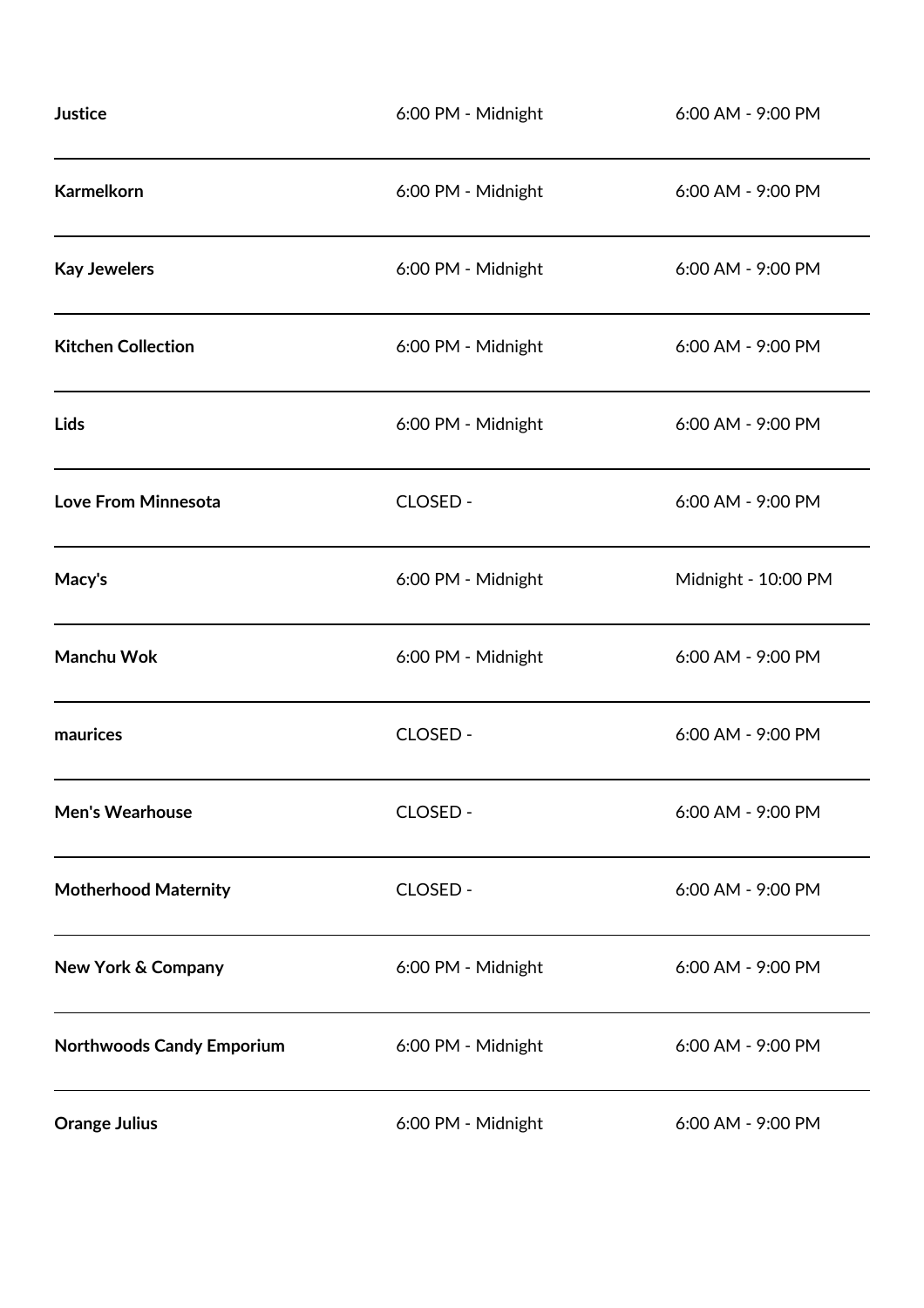| <b>Payless ShoeSource</b>       | 6:00 PM - Midnight | 6:00 AM - 9:00 PM   |
|---------------------------------|--------------------|---------------------|
| <b>Perfect Tailor</b>           | CLOSED -           | 6:00 AM - 9:00 PM   |
| <b>Piercing Pagoda</b>          | 6:00 PM - Midnight | 6:00 AM - 9:00 PM   |
| Posh Love                       | 6:00 PM - Midnight | 6:00 AM - 9:00 PM   |
| Pretzelmaker                    | 6:00 PM - Midnight | 6:00 AM - 9:00 PM   |
| <b>RadioShack</b>               | 6:00 PM - Midnight | 6:00 AM - 9:00 PM   |
| <b>Red Lobster</b>              | CLOSED -           | 11:00 AM - 11:00 PM |
| <b>Relaxing Massage</b>         | CLOSED -           | 6:00 AM - 9:00 PM   |
| <b>Riddle's Jewelry</b>         | CLOSED -           | 6:00 AM - 9:00 PM   |
| Rogers & Hollands Jewelers      | CLOSED -           | 6:00 AM - 9:00 PM   |
| rue21                           | 6:00 PM - Midnight | 6:00 AM - 9:00 PM   |
| Sarku Japan                     | 6:00 PM - Midnight | 6:00 AM - 9:00 PM   |
| <b>SCHEELS</b>                  | CLOSED -           | 7:00 AM - 9:00 PM   |
| <b>Serenity Couture Day Spa</b> | CLOSED -           | 6:00 AM - 9:00 PM   |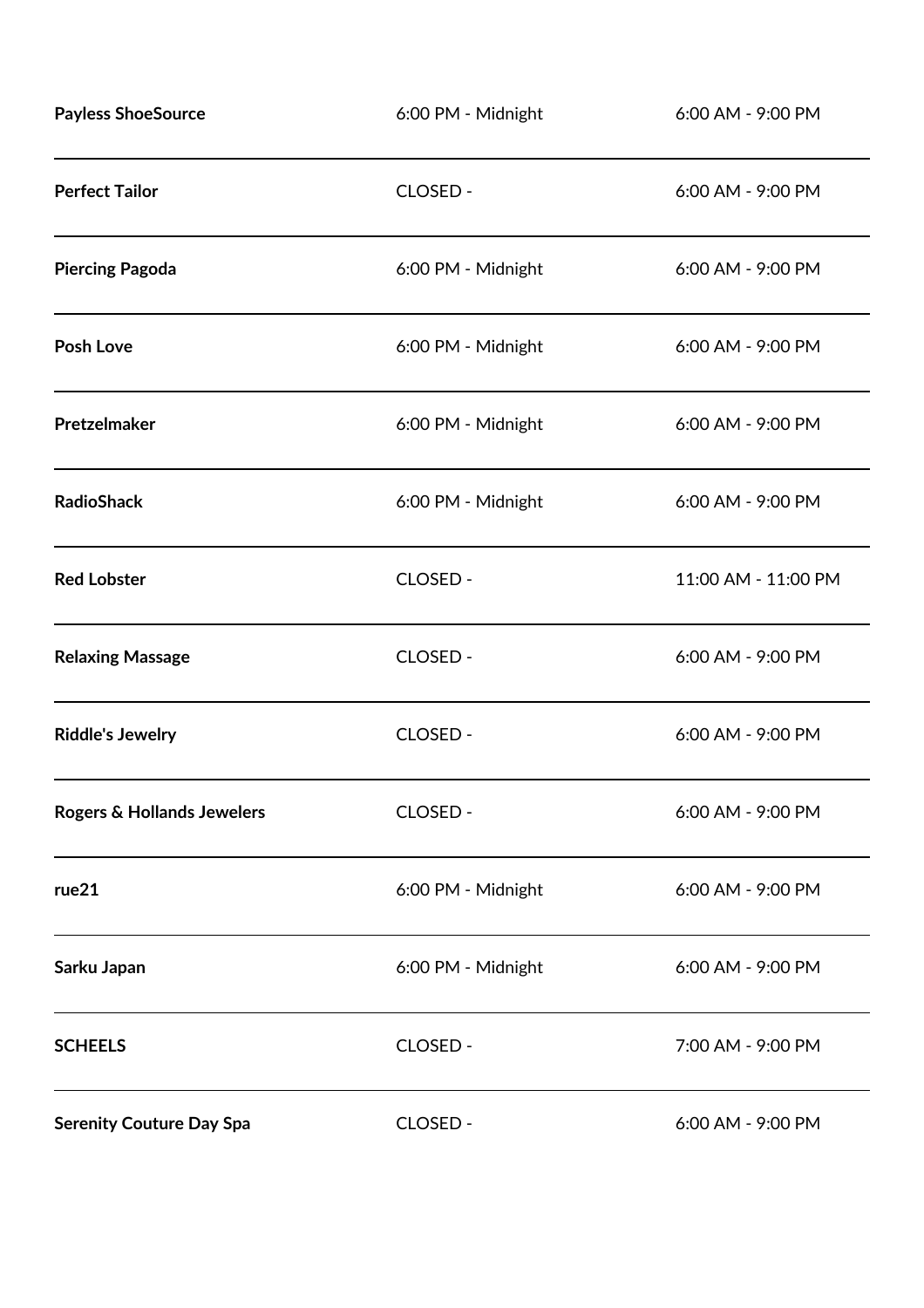| <b>Simply Mac</b>                     | CLOSED -           | 6:00 AM - 9:00 PM |
|---------------------------------------|--------------------|-------------------|
| <b>Sleep Number by Select Comfort</b> | CLOSED -           | 6:00 AM - 9:00 PM |
| Spencer's                             | 6:00 PM - Midnight | 6:00 AM - 9:00 PM |
| <b>Subway</b>                         | 6:00 PM - Midnight | 6:00 AM - 9:00 PM |
| <b>Teavana</b>                        | CLOSED -           | 6:00 AM - 9:00 PM |
| <b>The Children's Place</b>           | 6:00 PM - Midnight | 6:00 AM - 9:00 PM |
| The Walking Company                   | 6:00 PM - Midnight | 6:00 AM - 9:00 PM |
| <b>Things Remembered</b>              | 6:00 PM - Midnight | 6:00 AM - 9:00 PM |
| <b>T-Mobile</b>                       | CLOSED -           | 8:00 AM - 9:00 PM |
| <b>Trade Secret</b>                   | CLOSED -           | 6:00 AM - 9:00 PM |
| <b>Tradehome Shoes</b>                | 6:00 PM - Midnight | 6:00 AM - 9:00 PM |
| Vanity                                | 6:00 PM - Midnight | 6:00 AM - 9:00 PM |
| <b>Victoria's Secret</b>              | 6:00 PM - Midnight | 6:00 AM - 9:00 PM |
| <b>Villa Pizza</b>                    | 6:00 PM - Midnight | 6:00 AM - 9:00 PM |